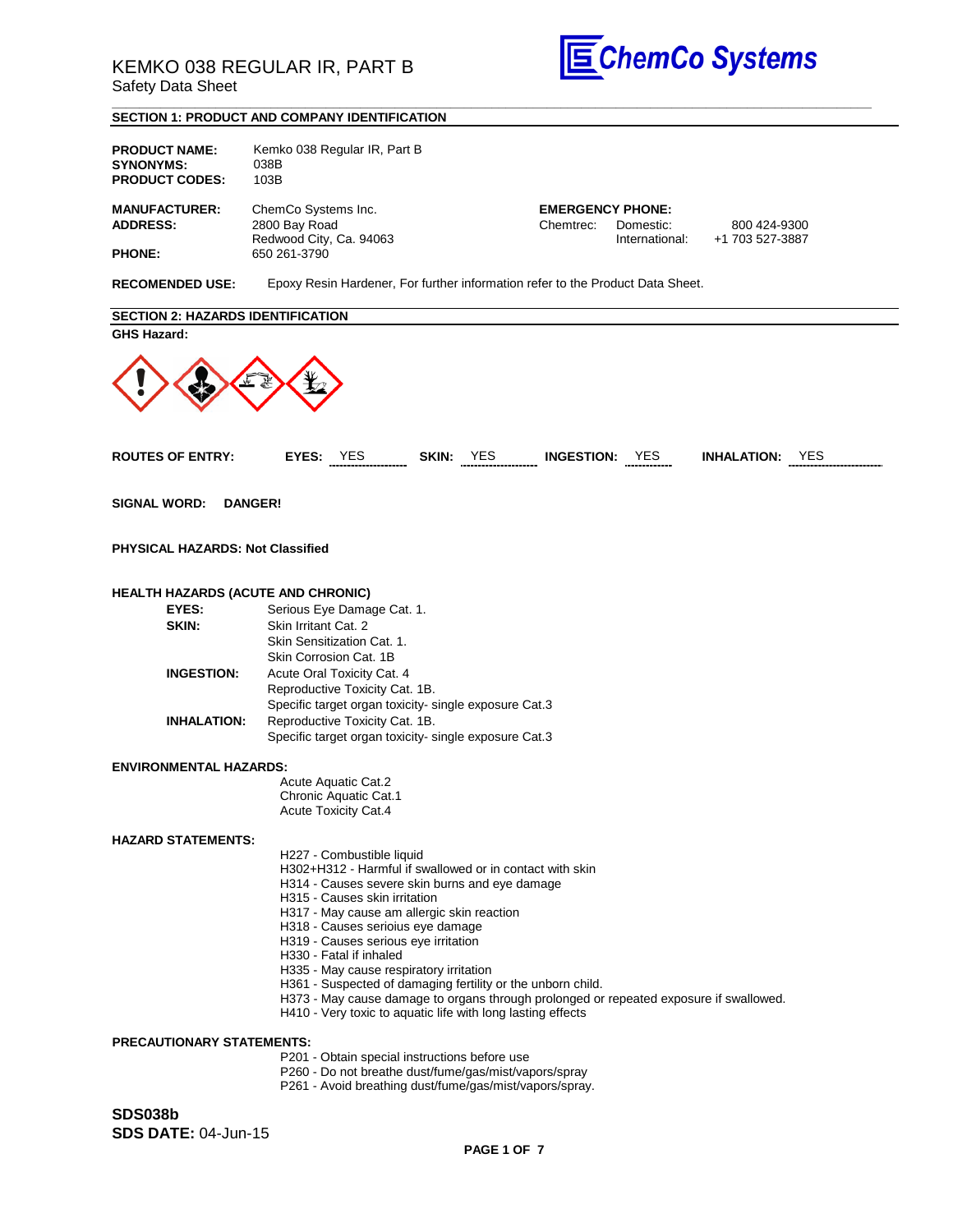# KEMKO 038 REGULAR IR, PART B

Safety Data Sheet



P262 - Do not get in eyes, on skin, or on clothing

P264 - Wash…thoroughly after handling with soap and water

P270 - Do not eat, drink or smoke when using this product.

- P271 Use only outdoors or in a well: ventilated area
- P273 Avoid release to the environment

P280 - Wear Protective gloves/protective clothing/eye protection/face protection

P281 - Use personal protective equipment as required

P301+P312 - IF SWALLOWED: Call a POISON CENTER or doctor/physician if you feel unwell.

P301+P330+P331 - IF SWALLOWED: rinse mouth. DO NOT induce vomiting.

P304+P340 - IF INHALED: Remove victim to fresh air and keep at rest in a position comfortable for breathing. P303+P361+P353 - If ON SKIN (or hair): Remove/ take off immediately all contaminated clothing. Rinse skin with water/shower.

P305+P351+P338 - IF IN EYES: Rinse cautiously with water for several minutes. Remove contact lenses If present and easy to do. Continue rinsing.

P310 - Immediately call a POSION CENTER or doctor/physician.

P333+P337+P313 - If skin irritation or rash occurs and/or eye irritation persists: Get medical advice/attention. P363 - Wash contaminated clothing before reuse.

P391 - Collect spillage.

P403+P233 - Store in a well-ventilated place. Keep container tightly closed.

P405 - Store locked up.

P501 - Dispose of contents/container to an approved waste disposal plant.

#### **MEDICAL CONDITIONS GENERALLY AGGRAVATED BY EXPOSURE:**

Persons with preexisting skin or respiratory disorders may have their conditions aggravated by over exposure to this material.

#### **HAZARDS NOT OTHERWISE CLASSIFIED**

This product is not for use in an aerosol or spray. This product contains a component that is toxic by inhalation when aerosolized or sprayed. Refer to Section 11 of the SDS for toxicity information. Review the toxicity information against your intended use. If product is not being aerosolized or sprayed, the inhalation toxicity may not be applicable.

Very toxic by inhalation.

| <b>HAZARDOUS COMPONENTS</b>           | CAS #:        | <b>CAL-OSHA</b><br><b>PEL TWA</b><br>(8hours) | <b>ACGIH TLV</b><br>TWA (8<br>hours) | <b>Other Limits</b><br><b>RECOMMENDED</b> | $%$ BY<br><b>WEIGHT</b> |
|---------------------------------------|---------------|-----------------------------------------------|--------------------------------------|-------------------------------------------|-------------------------|
| Diethylenetriamine                    | 111-40-0      | No Data                                       | No Data                              |                                           | < 15%                   |
| <b>Benzyl Alcohol</b>                 | 100-51-6      | No Data                                       | No Data                              |                                           | $3%$                    |
| 4-tert-Butylphenol                    | 98-54-4       | No Data                                       | No Data                              |                                           | < 10%                   |
| 2-sec-Butylphenol                     | 89-72-5       | No Data                                       | No Data                              |                                           | < 25%                   |
| 2,4,6-tris(dimethylaminomethyl)phenol | $90 - 72 - 2$ | No Data                                       | No Data                              |                                           | $11\%$                  |
| Bis(dimethylaminomethyl)phenol        | 71074-89-0    | No Data                                       | No Data                              |                                           | < 2%                    |
| 4-sec-Butylphenol                     | $99 - 71 - 8$ | No Data                                       | No Data                              |                                           | $<$ 2%                  |
| 4,4'-Methylenebis(cyclohexylamine)    | 1761-71-3     | No Data                                       | No Data                              |                                           | <16%                    |
| 1,5-Diamino-2-methylpentane           | 15520-10-2    | No Data                                       | No Data                              |                                           | < 10%                   |

### **SECTION 3: COMPOSITION/INFORMATION ON INGREDIENTS**

#### **SECTION 4: FIRST AID MEASURES**

| EYES:              | Immediately flush eves with water for a minimum of 15 minutes while holding eyes open. Remove contact lenses if<br>present and easy to do. If redness, burning, blurred vision, or swelling persists, consult a physician. |
|--------------------|----------------------------------------------------------------------------------------------------------------------------------------------------------------------------------------------------------------------------|
| SKIN:              | Remove contaminated clothing and product. Immediately wash affected area with soap and water. Do not apply<br>greases or ointments. If skin irritation persists, consult a physician.                                      |
| <b>INGESTION:</b>  | Rinse mouth immediately. Give small amounts of water, only if person is conscious. Only induce vomiting at the<br>instruction of medical personnel. consult a physician                                                    |
| <b>INHALATION:</b> | Remove patient to fresh air. Give oxygen or artificial respiration if needed. If patient continues to experience difficulty                                                                                                |

breathing, consult a physician.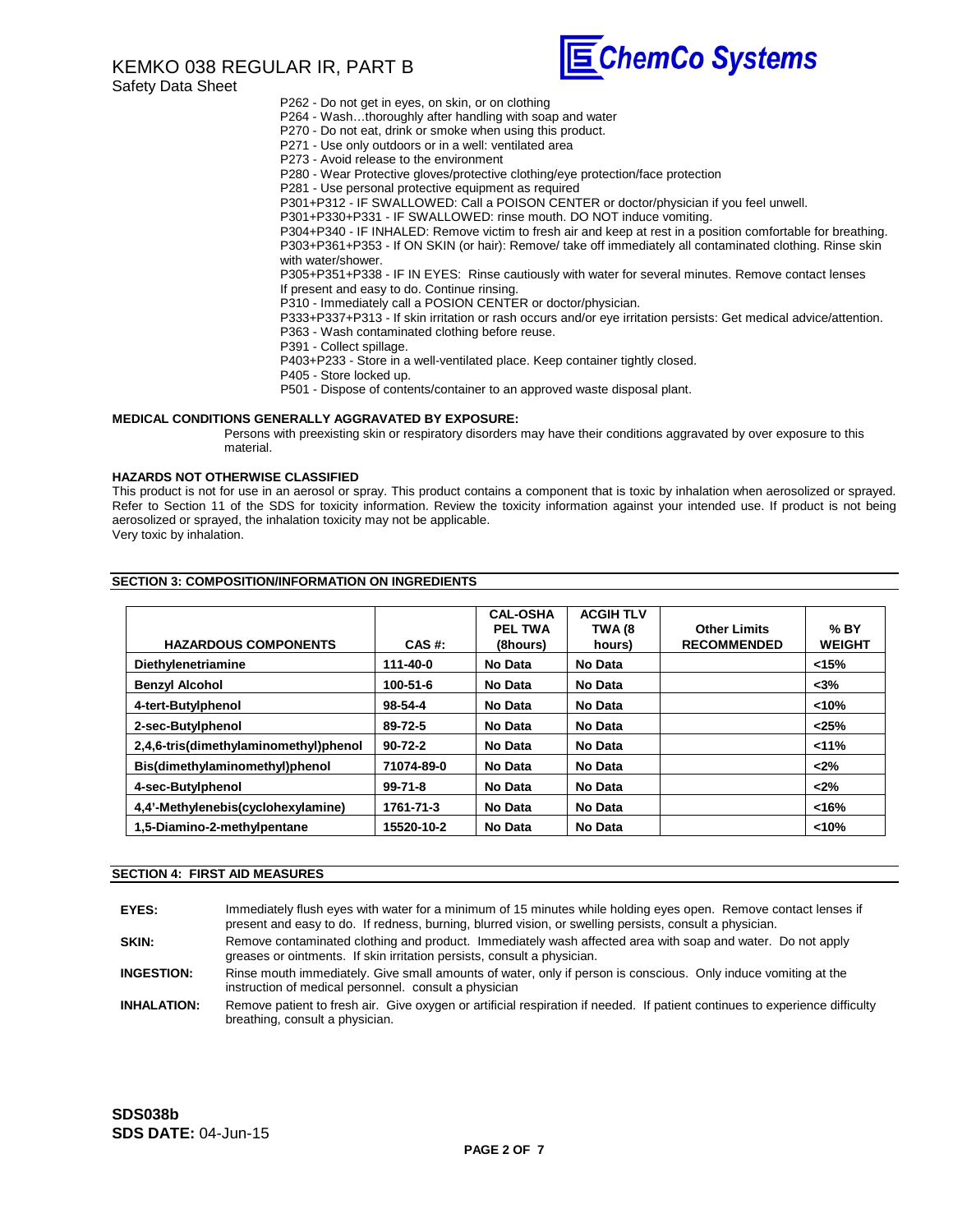

| Extinguish with foam, carbon dioxide, dry powder, or water fog.<br><b>SUITABLE EXTINGUISHING MEDIA:</b><br>Use standard fire-fighting procedures and consider the hazards of other involved<br><b>SPECIAL FIRE FIGHTING PROCEDURES:</b><br>materials. In case of a fire and / or explosion do not breathe fumes. Self-contained<br>breathing apparatus and full protective clothing must be worn. Move containers from<br>fire area if you can do so without risk. Cool containers with flooding quantities of water<br>until well after fire is out. Prevent runoff from fire control or dilution from entering<br>streams, sewers, or drinking water supply.<br><b>HAZARDOUS DECOMPOSITION PRODUCTS:</b><br>Hazardous decomposition products may occur when material polymerizes at<br>temperatures above 500 °F (260 °C). Irritating and toxic gases/fumes may be released<br>during a fire. Do not allow run-off from fire-fighting to enter drains or water courses.<br>216 °F / 102 °C<br><b>FLASH POINT:</b><br>Tag Closed Cup (TCC)<br><b>METHOD USED:</b><br><b>SECTION 6: ACCIDENTAL RELEASE MEASURES</b><br>Keep unnecessary personnel away. Eliminate all ignition sources (no smoking, flares, sparks, or<br><b>PERSONAL PROTECTION:</b><br>flames in immediate area). Wear appropriate personal protective equipment. Do not touch<br>containers or spilled material unless wearing appropriate protective clothing. Avoid inhalation of<br>vapors or mists. Ensure adequate ventilation. Local authorities should be advised if significant<br>spillage cannot be contained.<br><b>ACCIDENTAL RELEASE MEASURES:</b><br>In case of spill, clean up using absorbent material such as earth or sand. Small quantities can | <b>SECTION 5: FIRE-FIGHTING MEASURES</b> |                                                                                      |  |
|---------------------------------------------------------------------------------------------------------------------------------------------------------------------------------------------------------------------------------------------------------------------------------------------------------------------------------------------------------------------------------------------------------------------------------------------------------------------------------------------------------------------------------------------------------------------------------------------------------------------------------------------------------------------------------------------------------------------------------------------------------------------------------------------------------------------------------------------------------------------------------------------------------------------------------------------------------------------------------------------------------------------------------------------------------------------------------------------------------------------------------------------------------------------------------------------------------------------------------------------------------------------------------------------------------------------------------------------------------------------------------------------------------------------------------------------------------------------------------------------------------------------------------------------------------------------------------------------------------------------------------------------------------------------------------------------------------------------------------------|------------------------------------------|--------------------------------------------------------------------------------------|--|
|                                                                                                                                                                                                                                                                                                                                                                                                                                                                                                                                                                                                                                                                                                                                                                                                                                                                                                                                                                                                                                                                                                                                                                                                                                                                                                                                                                                                                                                                                                                                                                                                                                                                                                                                       |                                          |                                                                                      |  |
|                                                                                                                                                                                                                                                                                                                                                                                                                                                                                                                                                                                                                                                                                                                                                                                                                                                                                                                                                                                                                                                                                                                                                                                                                                                                                                                                                                                                                                                                                                                                                                                                                                                                                                                                       |                                          |                                                                                      |  |
|                                                                                                                                                                                                                                                                                                                                                                                                                                                                                                                                                                                                                                                                                                                                                                                                                                                                                                                                                                                                                                                                                                                                                                                                                                                                                                                                                                                                                                                                                                                                                                                                                                                                                                                                       |                                          |                                                                                      |  |
|                                                                                                                                                                                                                                                                                                                                                                                                                                                                                                                                                                                                                                                                                                                                                                                                                                                                                                                                                                                                                                                                                                                                                                                                                                                                                                                                                                                                                                                                                                                                                                                                                                                                                                                                       |                                          |                                                                                      |  |
|                                                                                                                                                                                                                                                                                                                                                                                                                                                                                                                                                                                                                                                                                                                                                                                                                                                                                                                                                                                                                                                                                                                                                                                                                                                                                                                                                                                                                                                                                                                                                                                                                                                                                                                                       |                                          |                                                                                      |  |
|                                                                                                                                                                                                                                                                                                                                                                                                                                                                                                                                                                                                                                                                                                                                                                                                                                                                                                                                                                                                                                                                                                                                                                                                                                                                                                                                                                                                                                                                                                                                                                                                                                                                                                                                       |                                          |                                                                                      |  |
|                                                                                                                                                                                                                                                                                                                                                                                                                                                                                                                                                                                                                                                                                                                                                                                                                                                                                                                                                                                                                                                                                                                                                                                                                                                                                                                                                                                                                                                                                                                                                                                                                                                                                                                                       |                                          |                                                                                      |  |
|                                                                                                                                                                                                                                                                                                                                                                                                                                                                                                                                                                                                                                                                                                                                                                                                                                                                                                                                                                                                                                                                                                                                                                                                                                                                                                                                                                                                                                                                                                                                                                                                                                                                                                                                       |                                          | be wiped up with cloth, place cloth in leak proof container and dispose of properly. |  |
| Observe Federal, State and local regulations covering chemical waste spills.<br><b>WASTE DISPOSAL:</b>                                                                                                                                                                                                                                                                                                                                                                                                                                                                                                                                                                                                                                                                                                                                                                                                                                                                                                                                                                                                                                                                                                                                                                                                                                                                                                                                                                                                                                                                                                                                                                                                                                |                                          |                                                                                      |  |
|                                                                                                                                                                                                                                                                                                                                                                                                                                                                                                                                                                                                                                                                                                                                                                                                                                                                                                                                                                                                                                                                                                                                                                                                                                                                                                                                                                                                                                                                                                                                                                                                                                                                                                                                       |                                          |                                                                                      |  |
| <b>SECTION 7: HANDLING AND STORAGE</b>                                                                                                                                                                                                                                                                                                                                                                                                                                                                                                                                                                                                                                                                                                                                                                                                                                                                                                                                                                                                                                                                                                                                                                                                                                                                                                                                                                                                                                                                                                                                                                                                                                                                                                |                                          |                                                                                      |  |

| <b>PERSONAL PROTECTION:</b>  | Use personal protective equipment to ensure product does not contact eves or skin when handling<br>materials.                                                                          |
|------------------------------|----------------------------------------------------------------------------------------------------------------------------------------------------------------------------------------|
| <b>HANDLING AND STORAGE:</b> | Store in cool dry place out of direct sunrays. Keep from freezing. Recommend storage temperatures<br>range: between 40 $^{\circ}$ and 95 $^{\circ}$ F (4 $^{\circ}$ - 35 $^{\circ}$ C) |

## **SECTION 8: EXPOSURE CONTROLS/PERSONAL PROTECTION**

| <b>PROTECTIVE MEASURE:</b><br><b>EYE PROTECTION:</b> | Wear appropriate personal protective equipment.<br>Wear appropriate safety glasses with side shields, goggles or full face shield. When working on an<br>overhead application a full face shield is recommended.                                 |
|------------------------------------------------------|--------------------------------------------------------------------------------------------------------------------------------------------------------------------------------------------------------------------------------------------------|
|                                                      |                                                                                                                                                                                                                                                  |
| <b>HAND PROTECTION:</b>                              | Wear chemical-resistant gloves such as: Nitrile, neoprene, butyl.                                                                                                                                                                                |
| <b>SKIN AND BODY PROTECTION:</b>                     | Wear long sleeve shirts/long pants and other clothing as required to minimize contact.                                                                                                                                                           |
| <b>RESPIRATORY PROTECTION:</b>                       | Do not breathe gas/fumes/vapor/ or spray. The use of a respirator is not required during general<br>use of this product provided adequate ventilation. If grinding or cutting cured product the use of an<br>approved respirator is recommended. |
| <b>WORK HYGIENIC PRACTICES:</b>                      | Always observe good personal hygiene measures, such as washing after handling the material and<br>before eating, drinking and/or smoking. Routinely wash work clothing and protective equipment to<br>remove contaminants.                       |
| <b>ENGINEERING CONTROLS:</b>                         | When using indoors, good ventilation (typically 10 air changes per hour) should be used.<br>Ventilation rates should be matched to conditions. Ready access to running water is required.<br>Provide eyewash station.                            |
|                                                      |                                                                                                                                                                                                                                                  |

**EXPOSURE LIMITS**

| Component                      | <b>OSHA (PEL)</b> | <b>ACGIH (TLV)</b> | <b>NIOSH (Pocket Guide)</b> |
|--------------------------------|-------------------|--------------------|-----------------------------|
| Diethylenetriamine 111-40-0    | No Data           | No Data            | ppm (4mg/m3) skin           |
| <b>Benzyl Alcohol 100-51-6</b> | No Data           | No Data            | No Data                     |
| 4-tert-ButvlAlcohol 98-54-4    | No Data           | No Data            | No Data                     |
| 2-sec-Butylphenol 89-72-5      | No Data           | 5ppm               | 5ppm (30mg/m3)TWA skin      |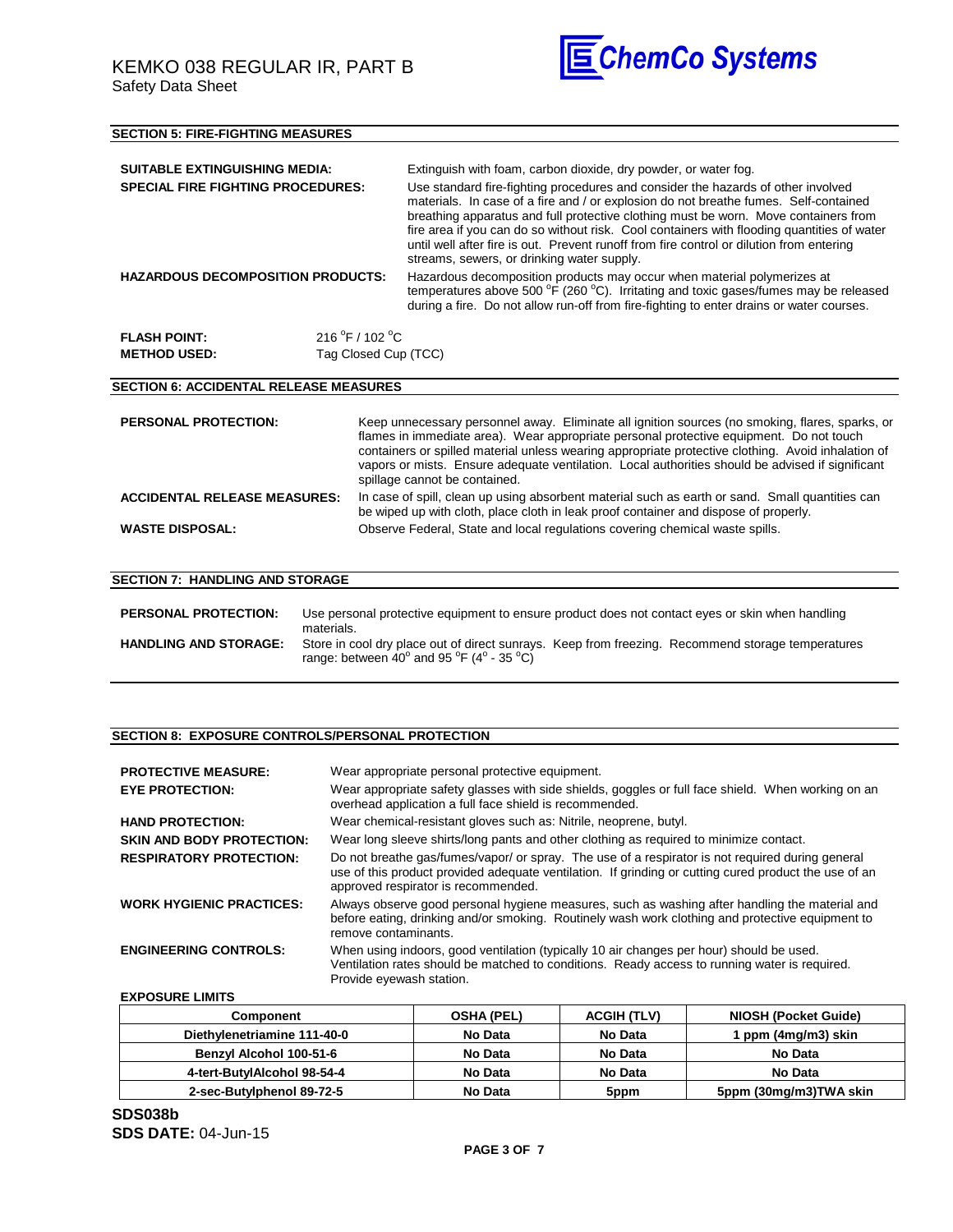# KEMKO 038 REGULAR IR, PART B

## Safety Data Sheet



| 2,4,6-tris(dimethylaminomethyl)phenol 90-72-2 | No Data | No Data | No Data |
|-----------------------------------------------|---------|---------|---------|
| Bis(dimethylaminomethyl)phenol 71074-89-0     | No Data | No Data | No Data |
| 4-sec-Butylphenol 99-71-8                     | No Data | No Data | No Data |
| 4,4'-Methylenebis(cyclohexylamine) 1761-71-3  | No Data | No Data | No Data |
| 1,5-Diamino-2-methylpentane 15520-10-2        | No Data | No Data | No Data |

## **SECTION 9: PHYSICAL AND CHEMICAL PROPERTIES**

| <b>APPEARANCE:</b>                       | <b>Black Viscous</b> |
|------------------------------------------|----------------------|
| ODOR:                                    | Mild/ Ammonia        |
| <b>PHYSICAL STATE:</b>                   | Liquid               |
| pH AS SUPPLIED:                          | basic                |
| <b>BOILING POINT:</b>                    | 402F (206C)          |
| <b>MELTING POINT:</b>                    | N/D                  |
| <b>FREEZING POINT:</b>                   | N/D                  |
| <b>VAPOR PRESSURE (mmHq:</b>             | N/D                  |
| VAPOR DENSITY (AIR = 1):                 | N/D                  |
| SPECIFIC GRAVITY (H2O = 1):              | 0.95                 |
| <b>EVAPORATION RATE:</b>                 | N/D                  |
| <b>SOLUBILITY IN WATER:</b>              | Slight               |
| <b>PERCENT SOLIDS BY WEIGHT:</b>         |                      |
| <b>PERCENT VOLATILE:</b>                 | N/D                  |
| <b>VOLATILE ORGANIC COMPOUNDS (VOC):</b> | N/D                  |
| <b>MOLECULAR WEIGHT:</b>                 | N/D                  |
| <b>VISCOSITY:</b>                        | $150$ cps            |
| <b>FLASH POINT:</b>                      |                      |

## **SECTION 10: STABILITY AND REACTIVITY**

| STABILITY:                                                                                    | Stable                                                                                                                      |
|-----------------------------------------------------------------------------------------------|-----------------------------------------------------------------------------------------------------------------------------|
| <b>CONDITIONS TO AVOID (STABILITY):</b>                                                       | Exposure to excessive heat and open flame                                                                                   |
| INCOMPATIBILITY (MATERIAL TO AVOID):                                                          | Strong acids, peroxides and other oxidizing agents.                                                                         |
| <b>HAZARDOUS DECOMPOSITION OR BY-</b><br><b>PRODUCTS:</b><br><b>HAZARDOUS POLYMERIZATION:</b> | Normal combustion forms carbon dioxide, carbon monoxide, oxides of carbon and other<br>organic compounds,<br>Will not occur |

## **SECTION 11: TOXICOLOGICAL INFORMATION**

| <b>Acute Oral Toxicity:</b>            | No data available on the product itself                         |  |
|----------------------------------------|-----------------------------------------------------------------|--|
| Oral-Components                        |                                                                 |  |
| 4-tert-Butylphenol:                    | LD50 >2000mg/kg (OECD Test Guidelines401)                       |  |
| Benzyl alcohol                         | LD50 Oral Rat: 1230mg/kg                                        |  |
| 4-sec-Butylphenol                      | LD50 Oral Rat: 2450mg/kg                                        |  |
| 4,4'-Methylenebis(cyclohexylamine)     | LD50 Oral Rat: 380mg/kg                                         |  |
| <b>Acute Dermal Toxicity:</b>          | No data available on the product itself                         |  |
| Dermal-Components                      |                                                                 |  |
| 4.4'-Methylenebis(cyclohexylamine)     | LD50 Dermal Rabbit: male and female: : >1000 mg/kg              |  |
| <b>Acute Inhalation Toxicity:</b>      | No data available on the product itself                         |  |
| Inhalation components:                 |                                                                 |  |
| Diethylenetriamine                     | $LC50(4hr)$ : >0.07-0.3 mg/L Species: Rat                       |  |
| Benzyl Alcohol                         | LC50 (4hr): >4.178 mg/L    Species: Rat OECD Test Guideline 403 |  |
| 4-tert-Butylphenol                     | LCLO 5.6mg/I Species Rat OCED test guideline 403                |  |
| Skin Corrosion/ Irritation:            | Severe Skin Irritation/Corrosion                                |  |
| <b>Corrosion/Irritation Components</b> |                                                                 |  |
| 4,4'-Methylenebis(cyclohexylamine)     | Skin: Rabbit(24hr): Corrosive                                   |  |
| SDS038b                                |                                                                 |  |
| <b>SDS DATE: 04-Jun-15</b>             |                                                                 |  |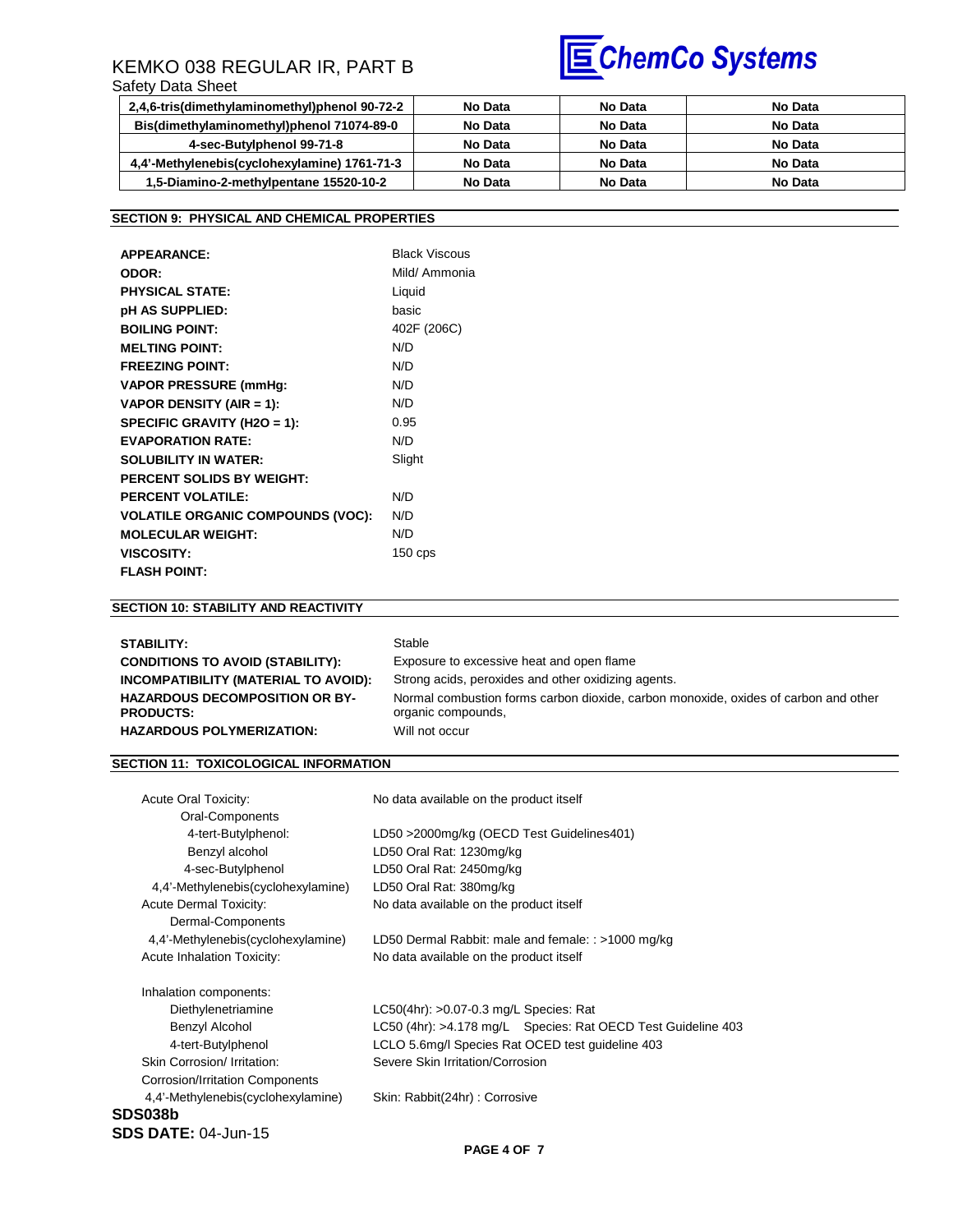## KEMKO 038 REGULAR IR, PART B Safety Data Sheet



| 1,5-Diamino-2-methylpentane        |                                                                                                                                       | RTECS: SA0248500 Material is extremely destructive to tissue of the mucous membranes<br>and upper respiratory tract, eyes, and skin. |
|------------------------------------|---------------------------------------------------------------------------------------------------------------------------------------|--------------------------------------------------------------------------------------------------------------------------------------|
|                                    |                                                                                                                                       | Cough, Shortness of breath, Headache, Nausea                                                                                         |
| Eye Damage/Irritation:             |                                                                                                                                       | Severe eye damage/irritation                                                                                                         |
| Damage/Irritation Components       |                                                                                                                                       |                                                                                                                                      |
|                                    | 4,4'-Methylenebis(cyclohexylamine)                                                                                                    | Eyes-Rabbit(24hr): Corrosive                                                                                                         |
| 4-tert-Butylphenol                 |                                                                                                                                       | Cat. 1 irreversible effects on the eye                                                                                               |
| Respiratory Damage/Irritation:     |                                                                                                                                       | Severe respiratory damage/irritation.                                                                                                |
| Damage/irritation Components       |                                                                                                                                       |                                                                                                                                      |
| Sensitization:                     |                                                                                                                                       | May cause sensitization by inhalation and skin contact.                                                                              |
| <b>Sensitization Components</b>    |                                                                                                                                       |                                                                                                                                      |
| 4,4'-Methylenebis(cyclohexylamine) |                                                                                                                                       | Buehler test-guinea pig-May cause sensitization by skin contact (OECD Test Guideline<br>406)                                         |
| Germ Cell Mutagenicity             |                                                                                                                                       | The product or a component may be mutagenic, the data is inconclusive.                                                               |
| Maternal Toxicity:                 |                                                                                                                                       | No data available on the product itself                                                                                              |
| Carcinogenicity:                   | This product contains no listed carcinogens according to IARC, ACGIH, NTP and/or OSHA in concentrations of<br>0.1 percent or greater. |                                                                                                                                      |
| <b>ACGIH:</b>                      | No data                                                                                                                               |                                                                                                                                      |
| IARC:                              | No data                                                                                                                               |                                                                                                                                      |
| <b>NTP</b>                         | No data                                                                                                                               |                                                                                                                                      |
| <b>OSHA</b>                        | No data                                                                                                                               |                                                                                                                                      |

## **SECTION 12: ECOLOGICAL INFORMATION**

## **ECOTOXICITY:**

| ,,,,,,,,,,,,,,,,                        |                                                                         |
|-----------------------------------------|-------------------------------------------------------------------------|
| Aquatic toxicity:                       | Exposure at low concentrations my kill fish                             |
| <b>Toxicity to Fish-Components</b>      |                                                                         |
| Benzyl Alcohol                          | LC50(96hr): 10 mg/l Species Bluegill sunfish (Lepomis macrochirus)      |
| Benzyl Alcohol                          | LC50(96hr): 460 mg/l Species Flathead minnow (Pimephales promelas)      |
| 4-tert-Butylphenol                      | LC50(96hr): 5.14mg/l Species: Fathead Minnow                            |
| 4-sec-Butylphenol                       | LC50(96hr): 0.74mg/l Species: Atlantic Salmon (Salmo salar)             |
| 4,4'-Methylenebis(cyclohexylamine)      | LC50(96hr): 67.8mg/l Species: Golden orfe(Leucisus idus) DIN 38412      |
| Toxicity to algae-Components            |                                                                         |
| Benzyl Alcohol                          | IC50(72hr): 700mg/l Species: Algae                                      |
| 4-tert-Butylphenol                      | IC50(72hr): 11.2mg/l Species: Algae (Desmodesmus subspicatus)           |
| 4,4'-Methylenebis(cyclohexylamine)      | EC50(72hr): 140-200mg/l Species: Green Algae (Desmodesmus subspicatus)  |
| <b>Toxicity-AquaticInvertabrates</b>    |                                                                         |
| Benzyl Alcohol                          | EC50(24h): 55mg/l Species: Daphnia magna(OECD Test Guideline 202)       |
| 4-tert-Butylphenol                      | EC50(48hr) 4.8mg/l Species: Daphnia magna (OECD Test Guideline 202)     |
| 4,4'-Methylenebis(cyclohexylamine)      | EC50(48hr): 9.24mg/l Species: Daphnia Magna                             |
| Toxicity to other organisims:           | EC50(30min): 156mg/l Bacteria: Pseudomonas putida                       |
| <b>PERSISTENCE &amp; DEGRADABILITY:</b> |                                                                         |
| BIODEGRADABILITY:                       |                                                                         |
| Biodegradability-Components             |                                                                         |
| 4-tert-Butylphenol                      | 60% Biodegradable: aerobic-exposure time 28d (OECD Test Guideline 301F) |
| <b>BIOACCUMULATIVE POTENTIAL:</b>       |                                                                         |
| BioAccumulaive-Components:              |                                                                         |
| 4-tert-Butylphenol                      | BCF 120 (3d): 46ug/L Species: Leuciscus idus melanotus                  |
|                                         | BCF 20.43(8w): 40mg/L Species Cyprinus carpio                           |
| 4-sec-Butylphenol                       | BCF 28 (96hr) : 560mg/l Species: Atlantic salmon (Salmo salar)          |

| MOBILITY IN SOIL:       | NDA                                                                                  |
|-------------------------|--------------------------------------------------------------------------------------|
| OTHER ADVERSE EFFECTS:  | NDA                                                                                  |
| <b>AQUATIC RELEASE:</b> | Advise authorities if product has entered or may enter watercourses or sewer drains. |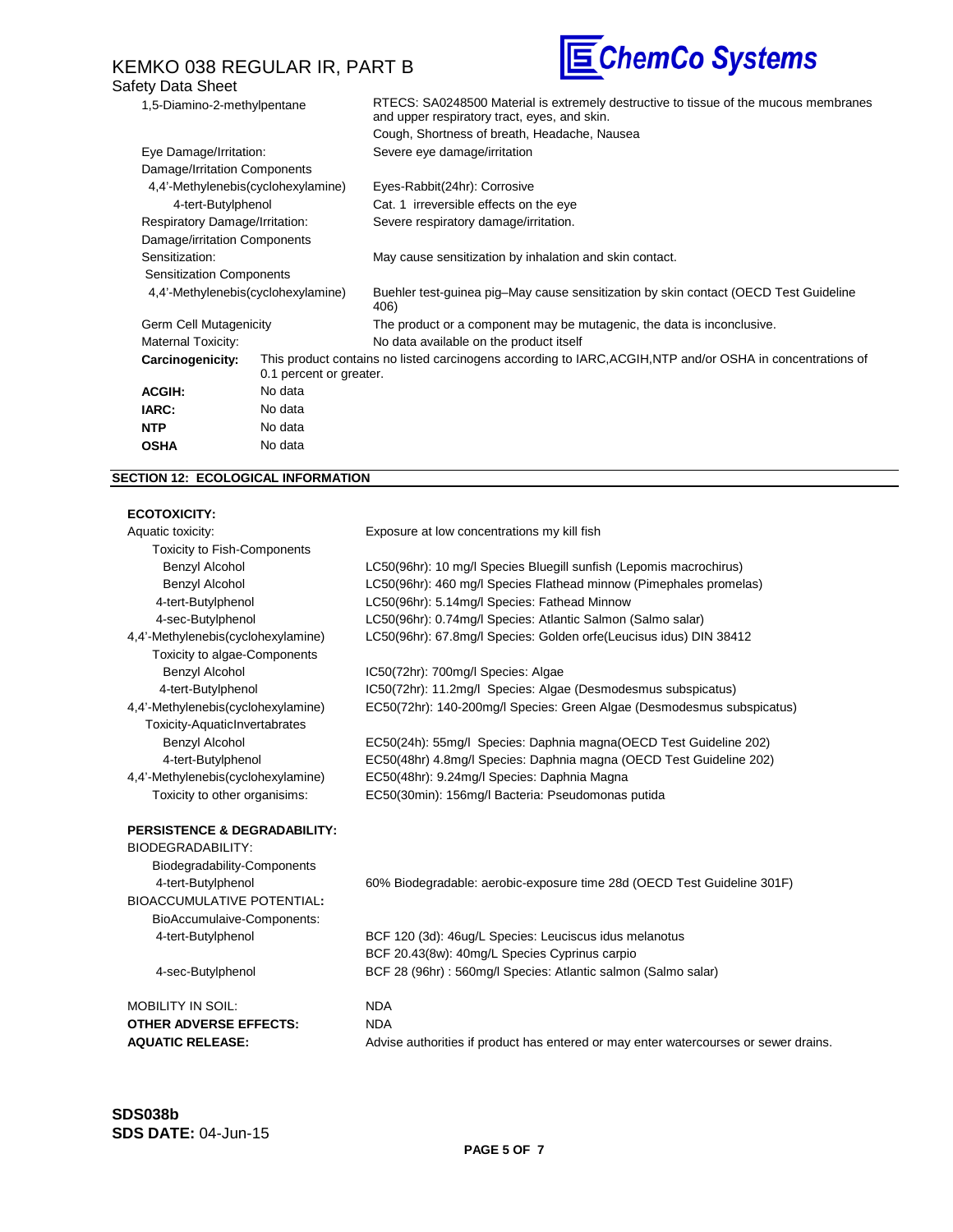

### **SECTION 13: DISPOSAL CONSIDERATIONS**

| <b>WASTE DISPOSAL METHOD:</b> | Do not allow this material to drain into sewers / waterways, ditches, containment pools or water |
|-------------------------------|--------------------------------------------------------------------------------------------------|
|                               | supplies. Dispose of contents / containers in accordance with local/regional/international       |
|                               | regulations.                                                                                     |

## **SECTION 14: TRANSPORT INFORMATION**

#### **U.S. DEPARTMENT OF TRANSPORTATION (DOT)**

| <b>PROPER SHIPPING NAME:</b> | Amines, liquids, corrosive, n.o.s. (Diethylenetriamine Mixture) |
|------------------------------|-----------------------------------------------------------------|
| <b>HAZARD CLASS:</b>         |                                                                 |
| <b>ID NUMBER:</b>            | UN2735                                                          |
| <b>PACKING GROUP:</b>        |                                                                 |
| <b>LABEL STATEMENT:</b>      | Corrosive                                                       |

#### **WATER TRANSPORTATION (IMDG)**

| <b>PROPER SHIPPING NAME:</b> | Amines, liquids, corrosive, n.o.s. (Diethylenetriamine Mixture), Marine Pollutant |
|------------------------------|-----------------------------------------------------------------------------------|
| <b>HAZARD CLASS:</b>         |                                                                                   |
| <b>ID NUMBER:</b>            | UN2735                                                                            |
| <b>PACKING GROUP:</b>        |                                                                                   |
| <b>LABEL STATEMENT:</b>      | Corrosive                                                                         |
|                              |                                                                                   |

#### **AIR TRANSPORTATION (IATA / ICAO)**

| <b>PROPER SHIPPING NAME:</b> | Amines, liquids, corrosive, n.o.s. (Diethylenetriamine Mixture), Marine Pollutant |
|------------------------------|-----------------------------------------------------------------------------------|
| <b>HAZARD CLASS:</b>         |                                                                                   |
| <b>ID NUMBER:</b>            | UN2735                                                                            |
| <b>PACKING GROUP:</b>        |                                                                                   |
| <b>LABEL STATEMENT:</b>      | Corrosive                                                                         |
|                              |                                                                                   |

#### **SECTION 15: REGULATORY INFORMATION**

| <b>U.S. FEDERAL REGULATIONS</b>                                                    |                                                  |                    |
|------------------------------------------------------------------------------------|--------------------------------------------------|--------------------|
| <b>TSCA (TOXIC SUBSTANCE CONTROL ACT):</b>                                         |                                                  |                    |
| <b>CERCLA (COMPREHENSIVE RESPONSE)</b><br><b>COMPENSATION, AND LIABILITY ACT):</b> |                                                  |                    |
| OSHA:                                                                              | 29 CFR 1910.1200 (Hazard Communication required) |                    |
| WHMIS                                                                              | Class B 3, Class D A, Class E                    |                    |
| <b>SARA TITLE III (SUPERFUND AMENDMENTS AND REAUTHORIZATION ACT):</b>              |                                                  |                    |
| 302/304                                                                            |                                                  |                    |
| $244/242$ HAZARD CATECODIES.                                                       | $\Lambda$ outo Hoolth Hozord.                    | $V_{\alpha\alpha}$ |

| 311/312 HAZARD CATEGORIES:         | Acute Health Hazard:      | Yes |
|------------------------------------|---------------------------|-----|
|                                    | Chronic Health Hazard:    | Yes |
|                                    | Fire Hazard:              | No. |
|                                    | Pressure Release Hazard:  | No. |
|                                    | <b>Reactivity Hazard:</b> | No. |
| <b>313 REPORTABLE INGREDIENTS:</b> | N/A                       |     |

#### **STATE REGULATIONS:**

#### **CALIFORNIA PROPOSITION 65 (THE SAFE DRINKING WATER AND TOXICS ENFORCEMENT ACT)**

This product contains chemicals in trace quantities that are on the California Proposition 65 carcinogens list.